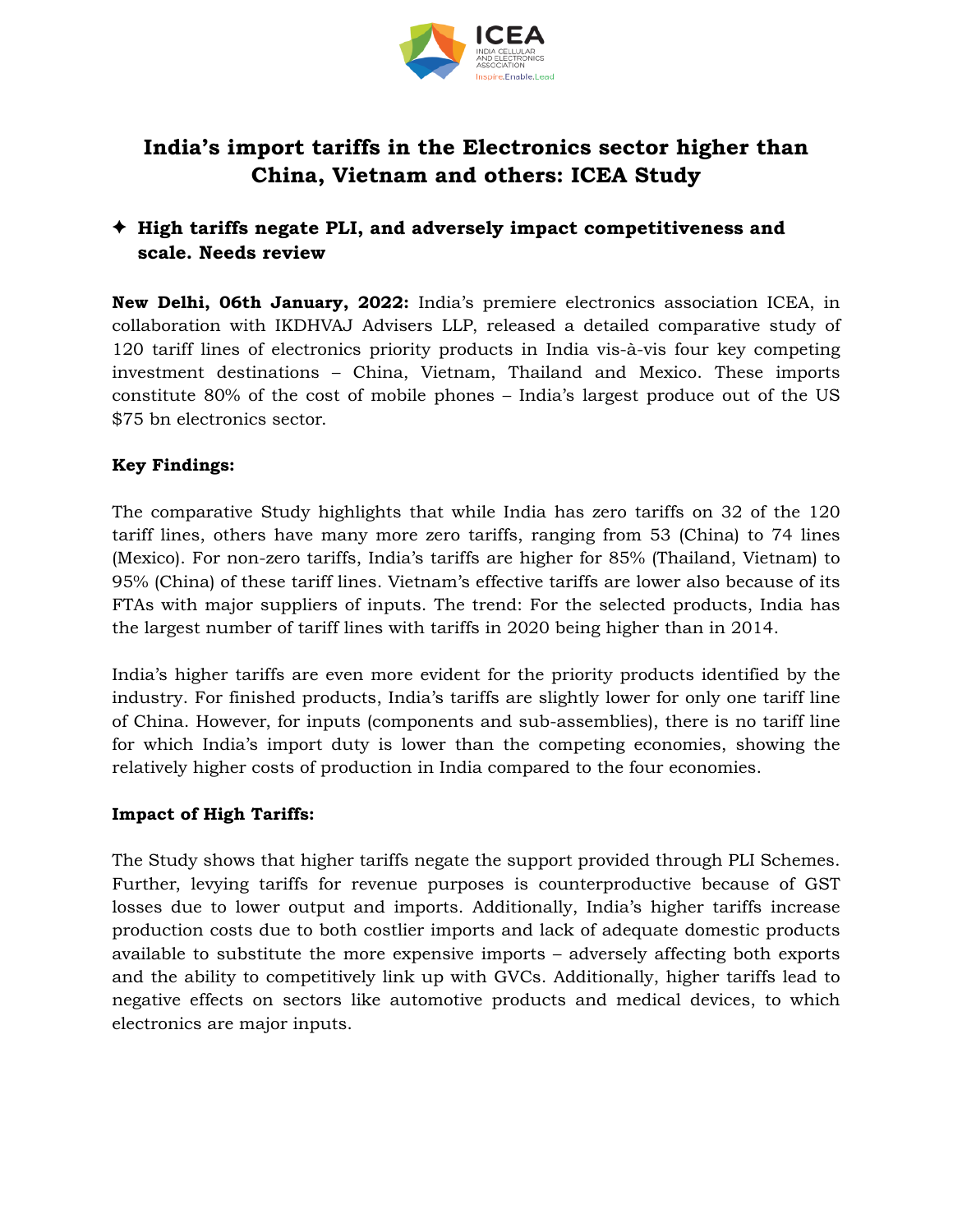

"*A US \$ 300 billion manufacturing target by 2026 requires stability and prior consultation before finalizing tariffs. Tariffs go to the core of competitiveness and scale. For Union Budget 2022-23, we request the government to review all tariffs on inputs for PLI schemes and reduce tariffs in areas where there is no local capacity"*, said **Mr. Pankaj Mohindroo, Chairman ICEA.**

#### **Recommendations:**

The Study concludes that for India to integrate into global supply chains, its tariffs on inputs should at least match or be less than that of its competitors. Tariff increases should only be considered in cases where there is large domestic capacity or a clear roadmap with specific, well-identified vendors who can produce components for manufacturers at globally competitive costs, quality and scale. Not otherwise.

## **Background of the Study and Choice of Economies:**

The four international destinations chosen for the Study was based on two factors. First, these are destinations that global investors consider and compare before moving large-scale manufacturing investments. Second, these countries are the most dynamic manufacturers and exporters of electronics goods – improving from relatively low exports only 20 years ago. In 2020, China's electronics exports were about 81 times that of India, and exports of the others ranged between 4.6 times (Thailand) to 11.3 times (Vietnam).

The PLI Schemes for Semiconductors, Smartphones and IT Hardware underscore the importance that the government attributes to Electronics as a priority sector. In turn, mobile is a leading contributor in the US \$75 bn domestic electronics industry which is expected to increase 3.7 times, spurred significantly by a 13-times increase in exports by 2026.

# **Some Important Tables:**

|                                       | <b>No. of Tariff</b><br>Lines | India | China | <b>Mexico</b> | Thailan<br>d | <b>Vietna</b><br>m |
|---------------------------------------|-------------------------------|-------|-------|---------------|--------------|--------------------|
| <b>Total Tariff Lines</b><br>Compared | 120                           | 32    | 53    | 74            | 55           | 59                 |
| Of which: Priority<br>Products        | 31                            | 9     | 21    | 23            | 19           | 19                 |

#### **Comparison of Number of Tariff Lines with Zero Tariffs**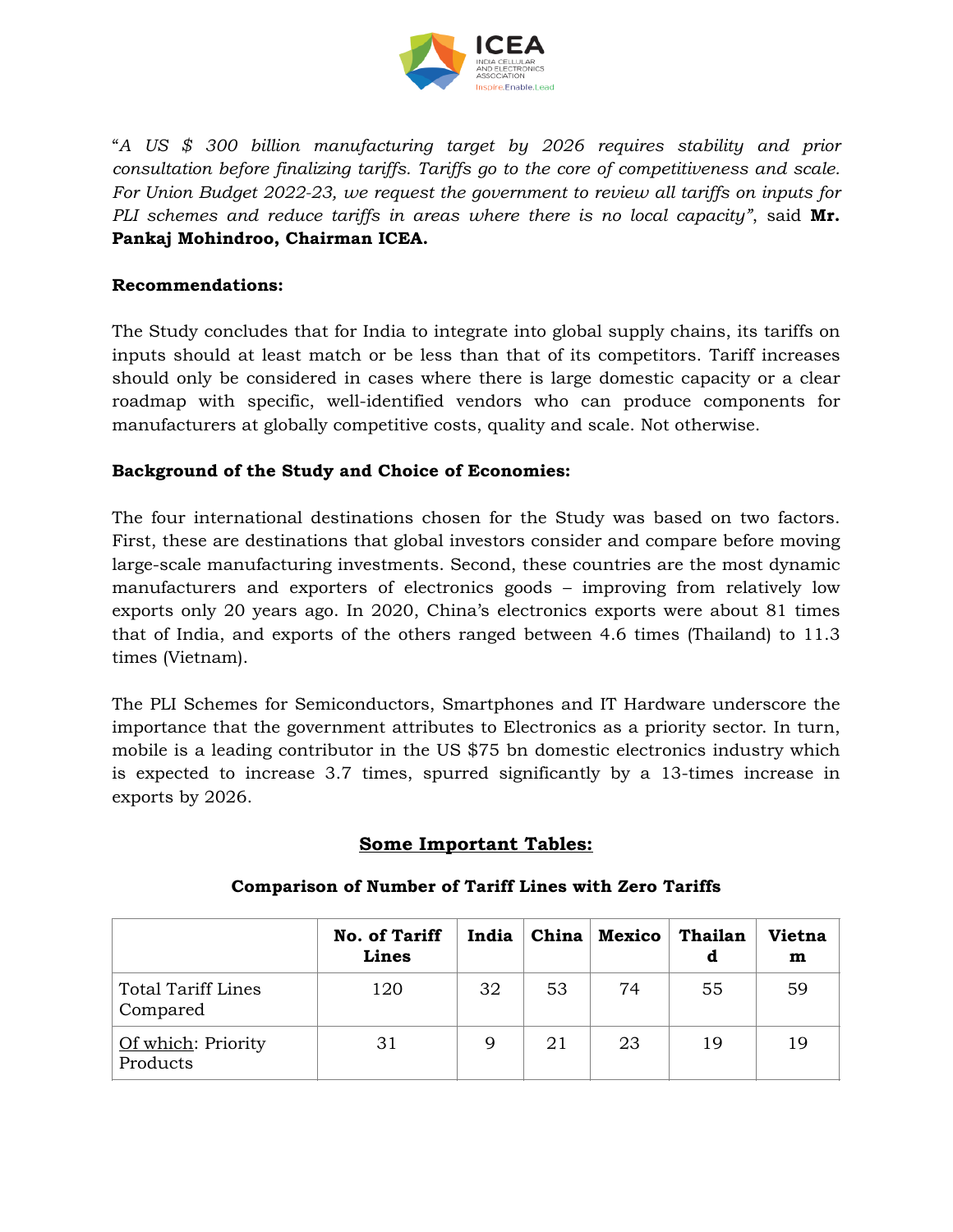

## **Comparison of MFN Tariffs for 88 HS 8 Digit Lines of India With Non-Zero Tariffs**

|          | India's MFN Tariffs Higher Than<br>The Competing Country's Tariff | India's MFN Tariff Lower Than<br>The Competing Country's Tariff |
|----------|-------------------------------------------------------------------|-----------------------------------------------------------------|
| China    | 84                                                                | 4                                                               |
| Mexico   | 78                                                                | 10                                                              |
| Thailand | 75                                                                | 13                                                              |
| Vietnam  | $75*$<br>(59)                                                     | $13*$<br>(29)                                                   |

*Note:* \* = Adjusted for impact of FTA on applied tariffs of Vietnam. The number in the parentheses show the situation with MFN tariffs

#### **High Tariffs on Inputs Negate the Effect of PLI Schemes**

| <b>Impact of High Tariffs</b>                        | <b>Figures are in Percentages</b> |
|------------------------------------------------------|-----------------------------------|
| Impact of tariffs on BOM in 2020                     | 6.32                              |
| Impact of tariffs on BOM in 2021                     | 1.76                              |
| Total Impact on BOM                                  | 8.08                              |
| Cost Increase of Mobile Phones due to<br>tariff hike | 5.7                               |
| Average benefit from PLI                             | 5.02                              |
| Net Benefit of PLI for Mobile Phones                 | 0                                 |

**Notes:** (1) According to Industry Feedback, Bill of Materials (BOM) accounts for around 70% of the cost of a Smartphone, hence total cost increase is 8.08% X 0.7 which is equal to about 5.7%. In addition, there is a 10% Social Welfare Surcharge levied on the Basic Custom Duty. (2) Industry estimate of average support through PLI.

#### **—-ENDS—-**

## **About ICEA:**

ICEA with its motto - INSPIRE, ENABLE, and LEAD is the apex industry body for mobile and electronics industry comprising of manufacturers, brand owners, technology providers, VAS application & solution providers, distributors and retail chains of mobile handsets and electronics. ICEA is committed to carrying forward its vision of building strong "self – reliant and export focused" Indian electronics manufacturing and design ecosystem while consolidating the gains made in the mobile handset and components industry. ICEA is fully devoted towards improving the competitiveness and growth of the industry by closely working with the ministries of the Government for creating a robust, legal and ethical electronics industry, thereby creating an innovative market environment in the country.